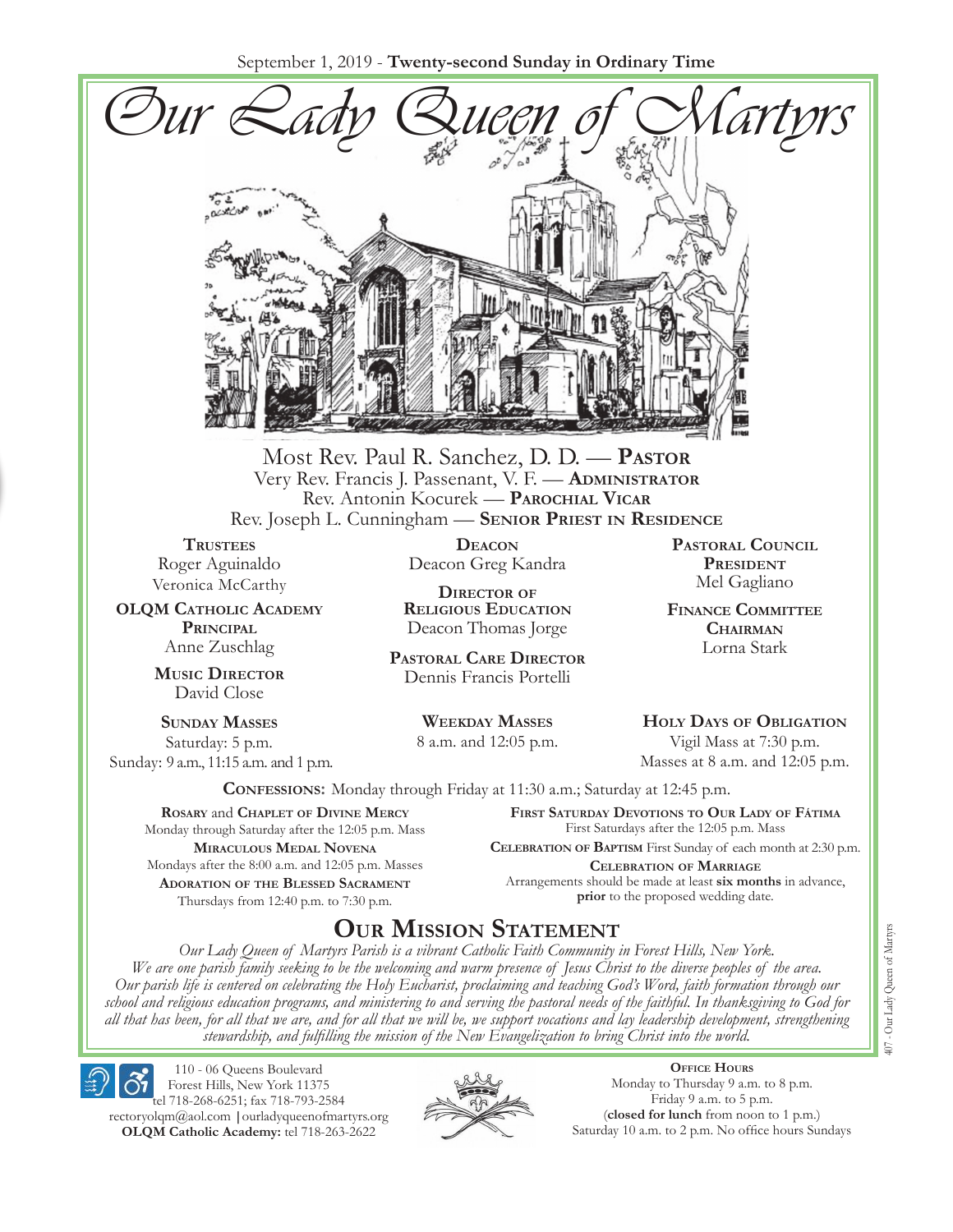# **Masses for the Week**

*Saturday, August 31* **8 a.m.** Hilda Villanueva **12:05 p.m***.* John Bonavita **5 p.m.** Anne Anthony and Alice Wilfinger

*Sunday, September 1* **9 a.m. Family Mass celebrated for the parishioners of Our Lady Queen of Martyrs**

*Children's Liturgy of the Word* 

*Monday, September 2* **8 a.m.** Marie England **12:05 p.m.** Peter Jennings

*Tuesday, September 3* **Saint Gregory the Great 8 a.m.** Adeline Cauvin **12:05 p.m***.* Antoinetta Casagrande

> *Wednesday, September 4* **8 a.m.** Noreen Hagerty **12:05 p.m.** Luis Guballa

*Thursday, September 5* **Saint Teresa of Calcutta 8 a.m.** Patricia and Jack Hettrich **12:05 p.m***.* Jackie and Bob Spengler

*Friday, September 6*  **8 a.m.** Souls in Purgatory **12:05 p.m***.* Jeffrey Brian ChanTobias

*Saturday, September 7* **8 a.m.** Souls in Purgatory **12:05 p.m***.* Manuel Torres de Asis, Sr. **5 p.m.** Antoinette Grosso

Blanche Aeppli, Svetlana Abramova, Augusto F. Alvarez, Daniel Alvarez, Aldo Arcomano, Michael Bekman, Alexander Berardino, Mark Bradley, Elba Camacho, Shana Clemente, Maria Comacho, Mary Ann Cornell, Irene Cucurella, Fr. Joseph Cunningham, Tracy Cuva, Joan Donnelly, Norman Doucette, Baby Luka Dudashvili, Stephanie Feldman, Alice Fromer, Pat Gmerek, Ann Harding, Sean Harrison, Robert Heyer, René Hojilla, Michael H. Jordan, Anncarol Macho, Carmen Leon Marin, Liz Maryon, Artur Mavashev, Louie Mavashev, Marina Mavashev, Anthony Mendola, Veronica Nissan, Maria Ojeda, Richard O'Keeffe, Connie Panaralla, Clara Patoff, Grace Plank, Maureen Piatt, Nancy Piotrowski, Veronica Pulanski, Nicole Rappa, Scott Salbo, Dr. Anthony Sarro, Scaturro family, Frank Soriente, Steven Strumpf, Wong Wai Suet, John Taddeo, Chris Townley, Maria Viesta, Brittany Zaita—**and all parishioners currently in nursing homes, hospitals or confined to their homes**

*NOTE: Sometimes late changes to schedules happen after our bulletin is printed. Thank you for understanding.*

# **Main Events of the Week**

*Sunday, September 1* **9 a.m. Family Mass, Blessing of Backpacks** 

> **After all Masses,** *church vestibule:* **Religious Education Registration**

> > **2:30 p.m.,** *church:* **Baptisms**

*Monday, September 2* **HAPPY Labor Day**

**Rectory offices closed Masses at 8 a.m. and 12:05 p.m.**

*Wednesday, September 4*



*Thursday, September 5* **After 12:05 p.m. Mass,** *church:*  **Exposition and Adoration of the Blessed Sacrament**

**2:30 p.m.,** *nursing home:*  **Forest Hills Nursing Home Mass**

**7:30 p.m.** *church:* **Benediction** 

*Friday, September 6* **7:30 p.m.,** *rectory (enter through glass door off 72nd Road):* **Charismatic Prayer Group meeting**

*Rectory = main meeting room (lower level)*

The **Wine and Hosts** are offered in loving memory of **Lawrence J. Zeisf** *—requested by Jean Leonard*

# **Remember Our Sick Remember Our Deceased**<br>
K. Svetlana Abramova, Augusto F. Alvarez, Daniel Alvarez, Carmen De La Garza Artis, Michael Mancin

Carmen De La Garza Daniel A. Garcia Barrios Lucretia Keegan

Michael Mancino Sofía Rabello

#### **We pray for the men and women of our Armed Forces serving in the U.S. and abroad**

Eric Böhm, Sergio Borrero, Thaddeus Buenaventura, Ricardo Cantillo, Bobby DiTroia, Armando Fellin, Andrew Gonzalez, A. Jay James, William (Will) Klos, Michael Le Floch, Louis Mannino, Jean-Marc Moïse, Brian Quinn, Justin Pabse, Adam Rearick, Rodney Ross, McNeely Royal, Victoria Tissler-Bacca, Charles Torres, Jose J. Vaz, Mollie Rae Whitley, William Youssef, Phillip Whitley, Jeff Zabala. **Please pray for all who risk their lives for our safety, including police, fire, corrections and military personnel.**

407 - Our Lady Queen of Martyrs Our Lady  $\overline{407}$  .

WELCOME! Sound-enhancing assistive listening device is available if you have trouble hearing during Mass. Please visit the sacristy for information. If a disability makes it difficult for you to fully participate at Mass or other activities of our parish, email our **Parish Advocate for Persons with Disabilities**, Karen Mongiello, at [disabilities.olqm@gmail.com,](mailto:disabilities.olqm@gmail.com) to make your special needs known.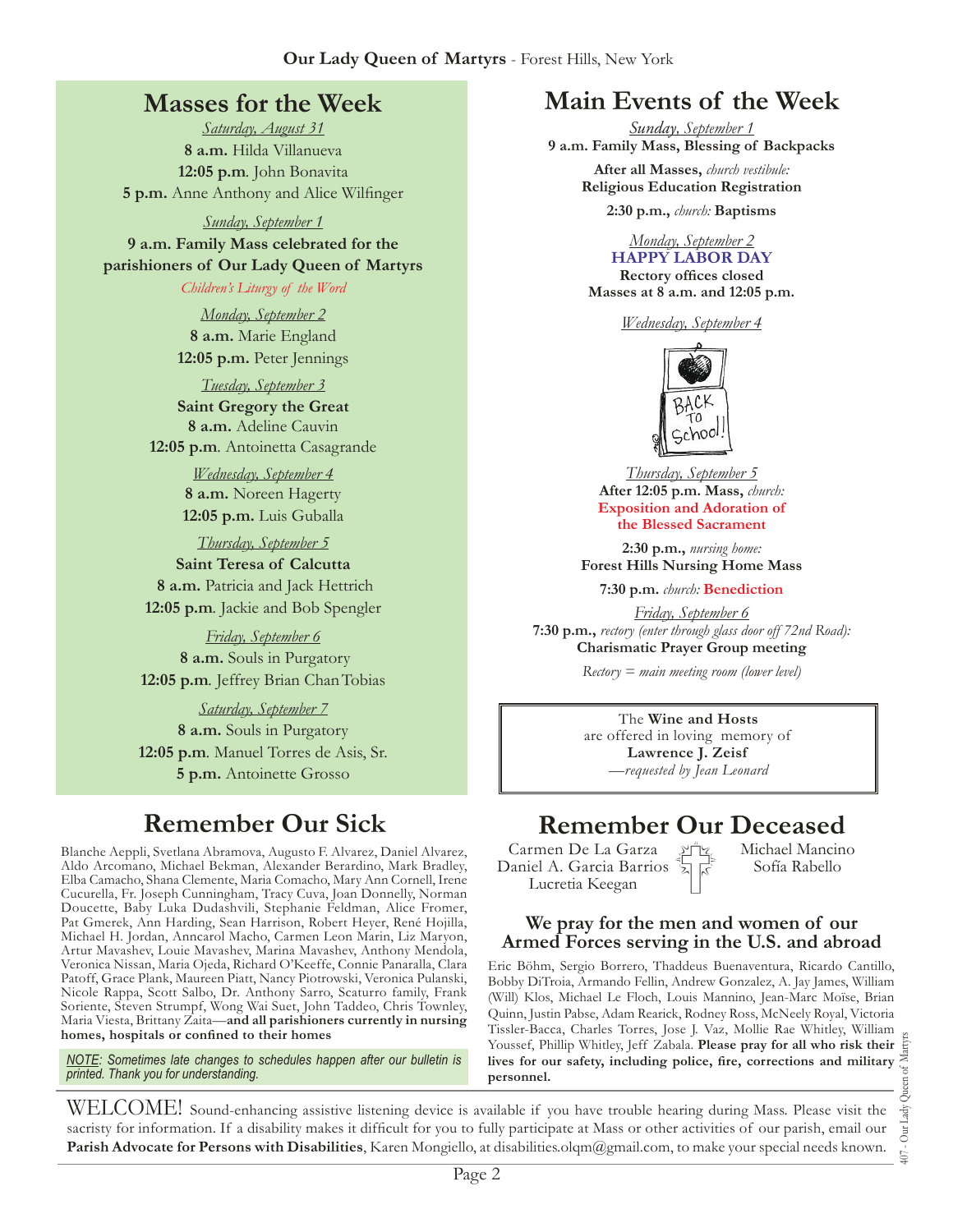# **Sunday Mass Assignments Order of Mass**

**Saturday, August 31**

*5 p.m.* 

*Celebrant:* Father Antonin *Lectors:* John Doyle, Belinda Kotin *Leader of Song:* Jennifer Gliere *EMHCs:* Kathy Scapp, Mark Scapp, Yorke Mizelle

#### **Sunday, September 1**

*9 a.m.* 

*Celebrant:* Father Antonin *Lectors:* Alejandra Caycedo, Gina Warshaw *Leader of Song:* Paula Rocheleau Hernández *Children's Liturgy of the Word:* Carla Christian

*EMHCs:* Theresa Bryant, Richie Perl, Jack Butera, Margarita Forero

## *11:15 a.m.*

*Celebrant:* Father Passenant *Lectors:* Irma Cruso, Johanna Fausto-DiDio *Leader of Song:* Paula Rocheleau Hernández *EMHCs:* Aracelly Torres, Jonathan Rodriguez, Angela Damone

# *1 p.m.*

*Celebrant:* Bishop Sanchez *Lectors:* Joanie Molina, Siobhain Kandra *Leader of Song:* Jennifer Gliere *EMHCs:* Bettyanne McDonough, Beth Barretto, Al Smith *Members of the Altar Server Society at all Sunday Masses*

**Thank you to all those who serve as ushers**

#### **TODAY! New Student Registration**

# **2019–2020 Religious Education**

### *Sign up at the table in the church vestibule*

Classes begin Wednesday, September 11. Religious Ed classes are held at Our Lady Queen of Martyrs Catholic Academy building (corner of Austin St. and Ascan Ave.). Classes are for public school children grades 1–8 and high school students up to age 16. Registration: \$130 for one child; \$180 for two children; \$200 for three children. Questions? Reach out to Religious Education at **[olqmreled@gmail.com](mailto:olqmreled@gmail.com)** or call the rectory (718-268-6251). Forms and school year calendar will be available at the registration table or can be downloaded at **www.ourladyqueenofmartyrs.org/re**.

**Twenty-second Sunday of Ordinary Time**

*Cycle C* **Entrance** *Missal #195—*"Praise to the Lord"

**Mass Parts:** Mass of Angels and Saints *(Janco)*

**First Reading** *Missal pg. 208—*Sirach 3:17-18, 20, 28-29

**Responsorial Psalm**—Missal pg. 208

**Second Reading** *Missal pg. 208—*Hebrews 12:18-19, 22-24a

> **Gospel** *Missal pg. 209—*Luke 14:1, 7-14

**Homily**

**OFFERTORY** *Missal #410—*"Earthen Vessels"

**Communion** Organ Meditation *Missal #367—*"See Us, Lord, About Your Altar"

**After the Closing Prayer** *(before announcements)* **In Observance of Labor Day** *Missal #627—*"America the Beautiful"

**Closing Hymn** *Missal #535*—"O God Beyond All Praising"

# **Second Collections**

›› Today's second collection is for Pastoral Care.

›› Sunday, September 8, the second collection will be a "catch-up" parish collection for those away this summer. There are also envelopes for Catholic Education and for the Catholic University of America. ›› Please use the blue envelope at any time to contribute to the Parish Endowment Fund or, at our Parish Giving portal, select Blue Envelope from the pull-down menu. Read more at ourladyqueenofmartyrs.org/blue-envelope.

# 9 a.m. Mass Today A BLESSING OF THE BACKPACKS AND THE NEW SCHOOL YEAR

School bags hold all the tools students use to complete homework. Let's ask for God's blessing on all students as they commit themselves to study and learning in the school year ahead!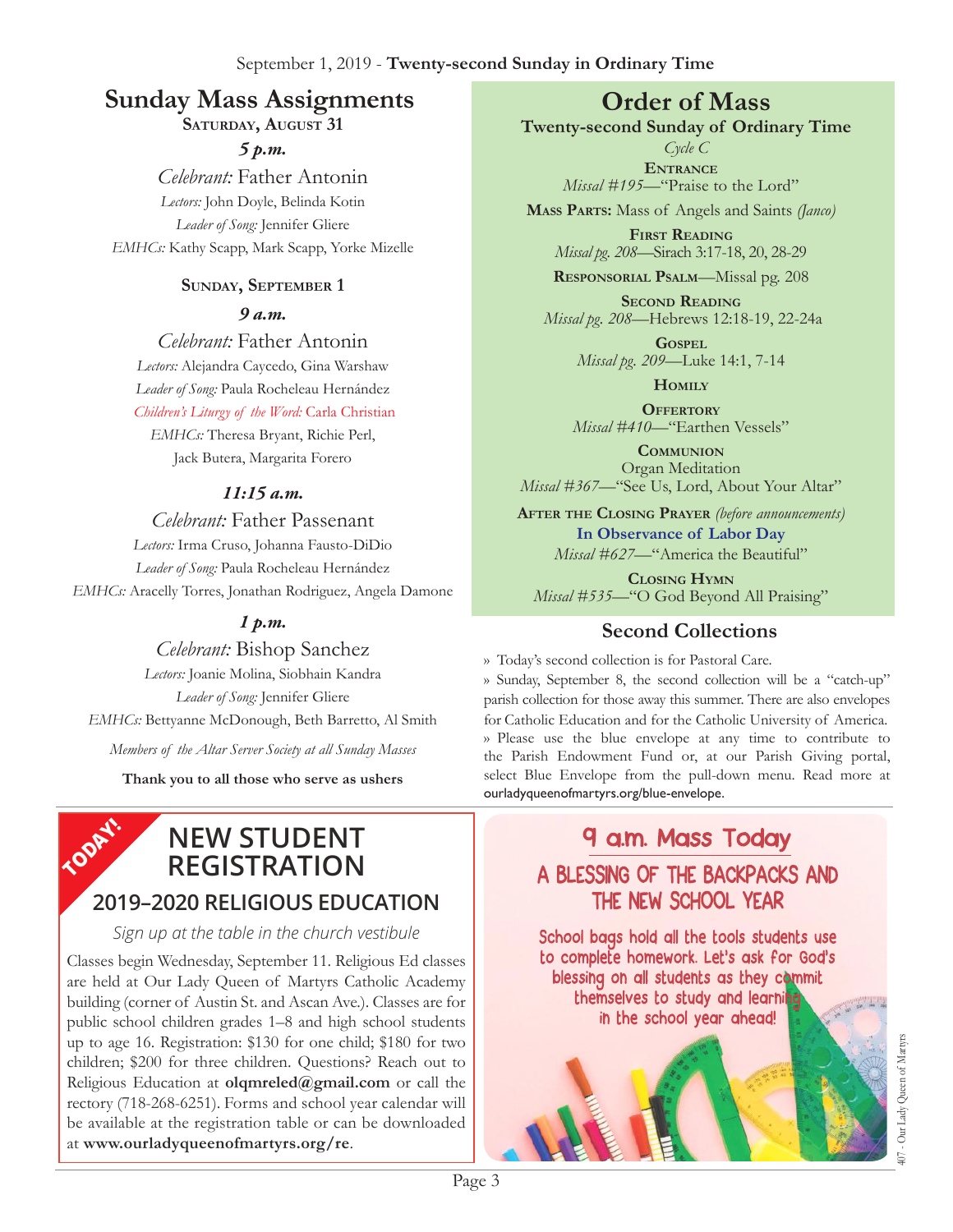# **Let's Meet Our Goal!**

As of August 27, we have pledges from 358 individuals/families (a correction from last week's reporting). Thank you for your commitment and please continue to fulfill your pledges to take us to our paid goal soon! We are, however, still below the pledges received last year, when 428 parishioners gave to the diocesan appeal. Help us meet our goal in participation level. Make an Annual Catholic Appeal gift by Labor Day so we can bring the 2019 campaign to a successful conclusion.

**Faith & Good Works** is what this year's diocesan appeal is about. Many Catholic programs doing good work in our community rely on your Annual Catholic Appeal Support. ACA funds support Catholic Charities; Catholic Migration Services; Hospital, College, and Prison Chaplains; the Office of Faith Formation; the Vocation Office; and the Futures in Education Scholarship Foundation. To make a gift:

- 1. Use one of the special Annual Catholic Appeal gift envelopes you'll find near the church doors
- 2. Make a gift from your phone by texting "ACA" to 917-336-1255
- 3. Donate online at **[www.catholicfoundationbq.org/annual-](www.catholicfoundationbq.org/annual)catholic-appeal**



We resume monthly meetings on Saturday, September 28 at 1:30 p.m. And mark the date now for a 19th Anniversary Party on Saturday, October 26. Please call the hotline at **718- 361-3201** for any questions and the latest news.

#### **Bereavement Support at OLQM Fall Meeting Schedule**

The parish support group offers help and healing for the hurt of losing a loved one. Meetings are typically the first and third Mondays of the month from 7–9 p.m. in the main rectory meeting room. Schedule for the remainder of 2019: **September 16** (one meeting), **October 7 & 21**, **November 4 & 18**, **December 9** (one meeting). Please call ahead to the rectory (718-268-6251) if interested in attending. For other questions, email the group's facilitator, Commissioned Lay Pastoral Leader Yorke Mizelle, at [ymizelle@nyc.rr.com.](mailto:ymizelle@nyc.rr.com)

**Online Prayer Requests at [www.dioceseofbrooklyn.org/PrayforMe](www.dioceseofbrooklyn.org/prayforme)** "Pray for each other so that you may be healed. The prayer of a righteous person is powerful and effective." (James 5:16)

#### **Healing Mass** Thursday, September 5 7:30-9:30 p.m. @ St. Nicholas of Tolentine Church (150-75 Goethals Ave.,

Jamaica). Celebrant: Fr. Roy Varghese, CMI (Spiritual Director of Shalom Media). Call Celine Sebastian, 718-730-3925, for information.

# **Caritas Initiative for Social Action Is Seeking Volunteers**

Several parishioners are reviving the parish Social Action Committee. The committee offers the following reflection drawn from a statement by the U.S. Catholic Bishops on the social mission of the parish:

"A parish cannot really proclaim the gospel if its message is not reflected in its own community life. The biblical call to charity, justice, and peace claims not only each believer, but each community where believers gather for worship, formation, and pastoral care....

"We are called in a special way to serve the poor and vulnerable; to build bridges of solidarity among peoples of differing races and nations, language and ability, gender and culture. Family life and work have special places in Catholic social teaching; the rights of the unborn, families, workers, immigrants, and the poor deserve special protection."

If you are interested in Catholic social teaching and action, please consider volunteering. Contact Bishop Sanchez or Father Passenant in person or by phone or write to them at the rectory email address (rectoryolqm $(\partial_{\alpha}$ aol.com).

To learn more about the legislative issues that impact us as Catholics, and for instructions on how to express your opinion to our elected officials, please sign up for "action alerts" from the New York State Catholic Conference at **[www.nyscatholic.org/nys-catholic-conference-action-center](https://www.nyscatholic.org/nys-catholic-conference-action-center/)**.

**Help Us Keep the Church Tidy.** Please do not leave religious mass-mailing items in the back of the church or the pamphlet stands. If these items are unwanted by the recipient, they can be respectfully disposed of in your home. Thank you.

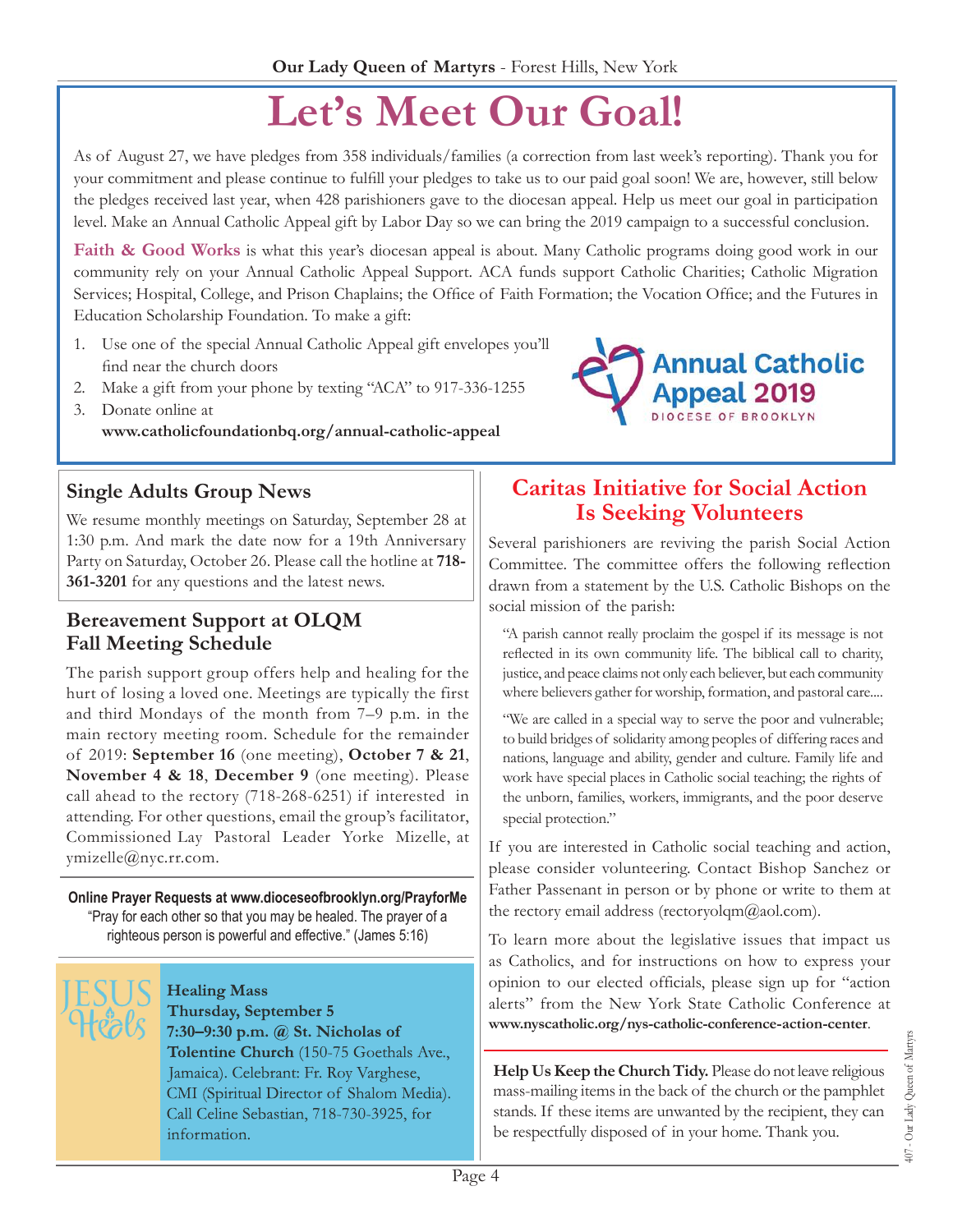## **Celebrate the Feast of San Lorenzo Ruiz**

#### **Sunday, September 15, at 1 p.m. Mass Fellowship will follow in McLaughlin Hall**

The OLQM Charismatic Prayer Group and the Filipino Community of our parish invite everyone to join us in this celebration. For more information and to make an in-kind donation or a monetary contribution for the reception, please contact the rectory (718-268-6251) or any one of these members of the San Lorenzo Committee: Cely De Borja 347-743-2304; Marilyn Pagmanua 347-791-4398; Cecille Mendoza 347-453-4147; Jun Pastrana 917-251-0596; Vergie Punto 917-770-0897; Raz De Asis 718-544-6741.



*Filipino martyr Saint Lorenzo Ruiz's official feast day is recognized as September 28 by the church, but our parish will observe it this year at the 1 p.m. Mass on Sunday, September 15, with a festive reception afterward. Saint Lorenzo Ruiz is the patron saint of the Philippines, people working overseas, and altar servers.*

#### **National Collection for The Catholic University of America**

Did you know the Catholic Church has a national university? Next week the diocese will take up a special collection to help advance the University's work of preparing the next generation of leadership—both lay and religious—for our Church and nation. Contributions from faithful parishioners benefit thousands of students each year. Please be generous. Learn more at: **<collection.catholic.edu>**.



# **RCIA Classes Begin Thursday, September 5th**

Rite of Christian Initiation for Adults

RCIA is a journey of faith through the Sacraments of Baptism, Eucharist, and Confirmation for people age 18 and older. If you want to become a Catholic or are a baptized Catholic who needs to complete First Communion and/or Confirmation, RCIA is the answer. It is our privilege to help you become fully initiated into the Catholic Church.

Please contact Veronica McCarthy at [olqmrcia@gmail.com](mailto:olqmrcia@gmail.com) or call 718-268-6251, ext. 27, for additional information.

# **SAVE THE DATE: PARISH FEAST**

September 15th marks the Feast of Our Lady of Sorrows and yearly serves as the parish feast day for Our Lady Queen of Martyrs. We will have a Special Mass at 11:15 a.m.

In light of this annual celebration we also ask that you enter our **Fall Fling Raffle**. You could be the winner of one of three cash prizes and you'll be supporting your parish! If you received tickets in the mail, please turn them in soon. Tickets will also soon be available after Sunday Masses. Tickets are \$20 each or five (5) chances for \$75. Purchase raffles for yourself or as gifts for family and friends. Winning tickets will be drawn on October 13th. Proceeds will allow us to continue needed repairs to the church interior. Your help is greatly appreciated!

| <b>Weekly Collections</b>                                                                                                                                                                                           |            |                                              |
|---------------------------------------------------------------------------------------------------------------------------------------------------------------------------------------------------------------------|------------|----------------------------------------------|
|                                                                                                                                                                                                                     | August 25  | <b>BY EMAIL</b>                              |
| Candle Offerings                                                                                                                                                                                                    | 1,852.00   | <b>Rectory Office:</b><br>rectoryolgm@aol.co |
| 1st Collection                                                                                                                                                                                                      | 8,525.25   |                                              |
| 2nd Collection (Adult Religious Ed)                                                                                                                                                                                 | 2,107.25   | Pastor's Office:<br>pastorolgm@aol.com       |
| Online Parish Giving                                                                                                                                                                                                | 1,165.00   | Administrator's Office:                      |
| Mail In                                                                                                                                                                                                             | 225.00     | admn.olgm@yahoo.co                           |
| <b>TOTAL</b>                                                                                                                                                                                                        | 13,874.50  | <b>Bulletin Subjects:</b>                    |
| Weekly Income Needs*                                                                                                                                                                                                | 21,250.00  | olgmcomm@aol.com                             |
| Surplus/(Deficit)                                                                                                                                                                                                   | (7,375.50) | <b>OLOM Catholic Acade</b>                   |
| * Amount needed weekly to meet church expenses. Figures are unaudited. Totals do                                                                                                                                    |            | info@olgmca.org                              |
| not reflect other income sources. Our goal is to cover parish expenses through higher<br>first collections. This will ensure a fiscally sound position, without having to depend on less<br>reliable income streams |            | Pastoral Care Office:<br>dfport@gmail.com    |

#### **Special Collection**

Summer Missionary 5,510.25 *Special collections taken throughout the year do not accrue to our parish and are not included in the weekly collection total.*

Please remember the Roman Catholic Church of Our Lady Queen of Martyrs in your will and estate planning. Contact Bishop Sanchez or Father Passenant at 718-268-6251. **rectoryolqm@aol.com**

om

lemy

dfport@gmail.com

Religious Education Office: olqmreled@gmail.com

RCIA Office: [olqmrcia@gmail.com](mailto:olqmrcia@gmail.com)

Deacon Greg Kandra: dcngreg@gmail.com

Disabilities Advocate: [disabilities.olqm@gmail.com](mailto:disabilities.olqm@gmail.com)

### **Contact Us**

**By Telephone** Rectory Office:

**718-268-6251 Emergency** (last rites) 718-810-9788 (*after office hours)*

OLQM Catholic Academy: 718-263-2622

Religious Education Office: 718-263-0907

RCIA Office: 718-268-6251, ext. 27

OLQM Charity Outreach: 718-268-6251, ext. 43

#### **Online** Website:

www.ourladyqueenofmartyrs.org

Facebook, Twitter and Instagram: @OLQMChurch

OLQM Catholic Academy: <www.olqmca.org>